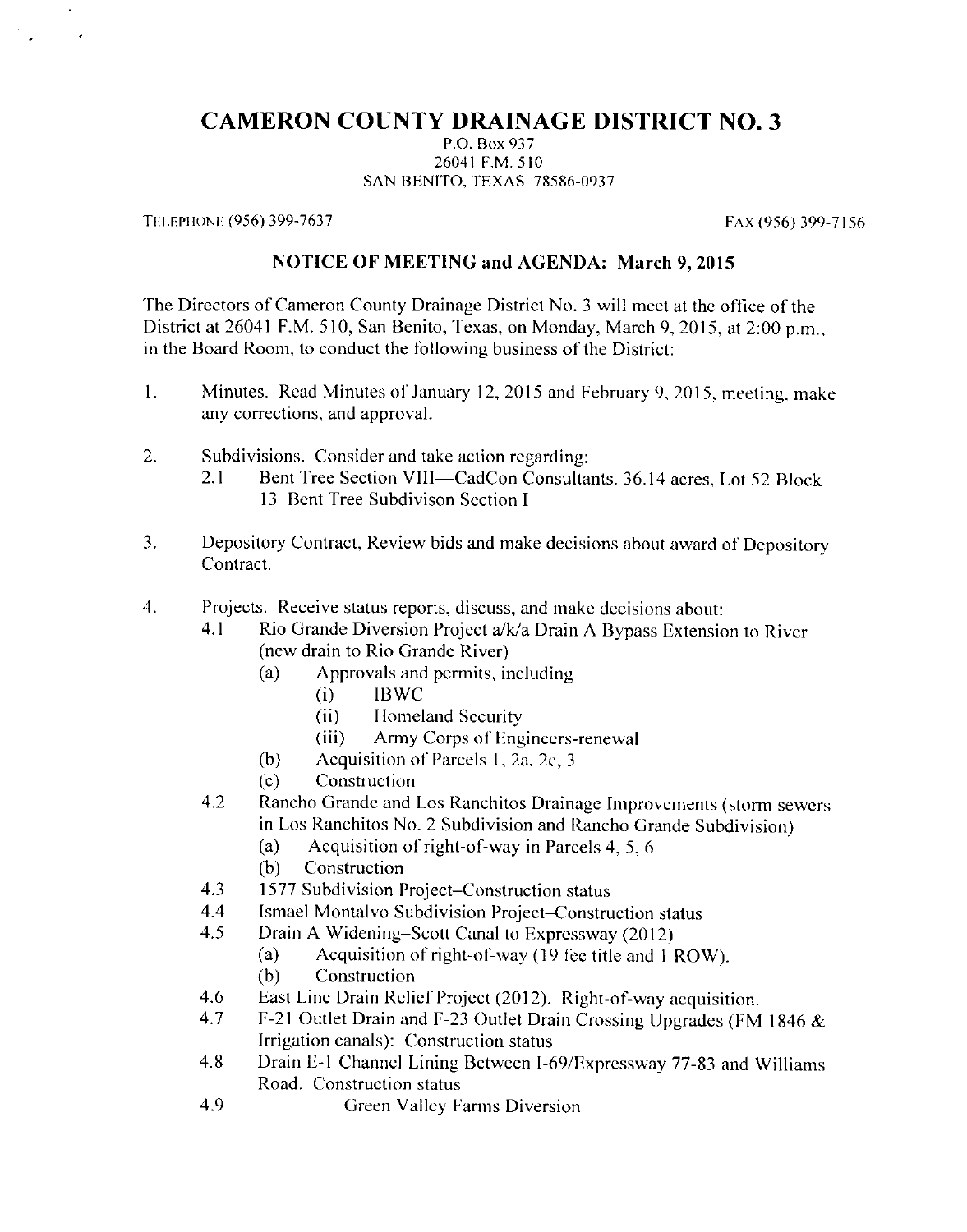- 4.10 Receive reports on any other pending or proposed project
- 5. License Agreements/Rights-of-way/Permits/Interlocal Cooperation Contracts
	- $5.1$ License Agreement for Road Crossing for DOT Border Inspection Station
	- $5.2$ License Agreement –Down Drains for Bent Tree Subdivison Phase 8
	- 5.3 Cameron Wind I-Crossing for Wind Farm
	- East Rio Hondo Water Supply Corp-Sewer line crossings 5.4
	- 5.5 East Rio Hondo Water Supply Corp.—Interlocal Cooperation contract for discharge of treated effluent for sewer plant constructed in or about 2004, and license agreement for crossings for sewer line from sewer plant to Las Yescas area.
	- 5.6 Drain B-1: Request of Alma Guardiola for road crossing
	- 5.7 License Agreement for J.D. Garza.
	- Brownsville PUB natural gas pipeline project-Sharyland to Brownsville:. 5.8 Consider and take action on License Agreement for crossings of district facilities and the grant of right-of-way on District owned property
	- 5.9 Drain along West Side of Block 149, San Benito Irrigation Co. Subdivision: Request of Melquiades Sanchez for road crossing
	- V-Line Relief Drain-Harlingen Waterworks: License agreement for 5.10 utility crossing at intersection of V-Line Relief Drain and Whalen Road
	- Treasure Hills Relief Drain: Amendment of Permit for Utility Crossings 5.11 for new VA Clinic to allow a manhole.
	- 5.12 Drain C-Right: Down Drain Permit for Harlingen Medical Center LP.
	- $5.13$ License for Down Drain for benefit of West 26.19 acres of Block 12. Parker Tract (owner: Rick Moses)
- 6. **Right-of-Way Donations:** 
	- Drains in Block 214 and 213, Randall Crane 6.1
	- 6.2 Drains in Share 22, Espiritu Santo Grant
	- $6.3$ Donation by Alfaro and Kuhn
- 7. Annexation.
	- $7.1$ Territory north of Arroyo Gardens–receive status report
	- Annexation of land in Sweeney Tract by West Brothers  $7.2$
- 8. Equipment—Status report on purchase of two Brushcutters
- 9. Reports. Receive reports and make decisions respecting the subject of such reports, including:
	- 9.1 Financial.
		- Financial report for month February 2015 i.
		- ii. Audit of FY ending September 30, 2014. Status Report
	- 9.2 Manager
	- $9.3$ **Attorney**
	- 9.4 Engineer